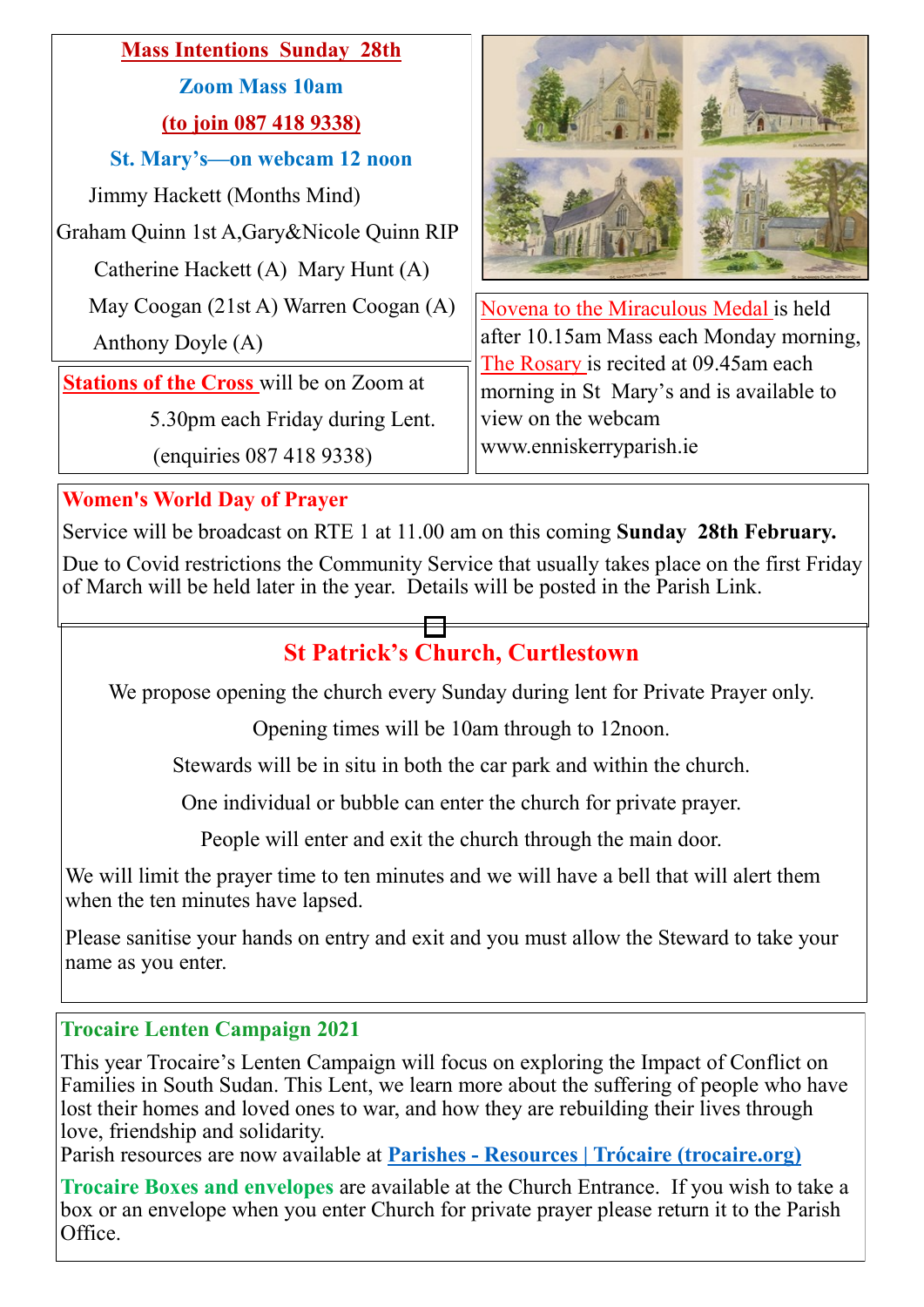## **Lenten Events**

#### **Parish Living Word Lenten Series on Zoom:**

1. A member of the PPC will host a series of short gatherings (about 20 mins) to reflect on the Sunday Gospels on Wednesdays  $\omega$  10.40 am (after the St Mary's webcam Prayer Service). Commencing 24th February and continuing on 3rd, 10th, 17th, 23rd & 31st March. All are very welcome to any of these sessions. Zoom details will go out to Parish Groups and are also available on the Parish Website or call the Parish Office to enquire.

2. Thursday Evening Gatherings for prayer, meditation and discussion on the Sunday Gospels. Includes quiet reflection with music and visuals, intercessory prayer, etc. All welcome. Contact Sally: 087 4189 338.

#### **Lenten Talks**

*During the season of Lent a series of Talks will be delivered by webcam or zoom from St. Mary's Parish Church. The Talks will mainly be centred on areas of social injustice, Christian responsibility and personal health & wellbeing.* 

#### **"Hitting a Wall – Staying Motivated in 2021"**

**Dr Amy Watchorn, Senior Clinical Psychologist, St John of God Hospital**

**7.30 p.m. Thursday 4th March**

## **By Zoom**

**Talk on Thursday 11th March** will be given by a couple from a refugee family who have integrated into a Dublin community under the Government's Community Sponsorship Programme.

*To register for these Talks you must contact the Parish Office and leave your email details* 

## *Telephone 01 2760030 (10-1 Monday to Friday)*

*email to [stmarys@enniskerryparish.ie](mailto:stmarys@enniskerryparish.ie)*

#### *The link to the Talk will be emailed to all those who register.*

The presentation looks to explore the impact that the Covid-19 pandemic has had on people's mental health to date, particularly in relation to stress and burnout. The presentation will then explore ways to increase motivation, which has a positive impact on mental health, through behavioural activation, goal-setting and self-compassion. There will also be a discussion of sleep difficulties, as this is something that has become a significant problem during the pandemic and the research shows that lack of sleep has a big impact on people's mental health and wellbeing.

Dr Amy Watchorn is a Senior Clinical Psychologist working in St John of God Hospital. She holds a Graduate Degree in Psychology from Trinity College Dublin, a Master's Degree in Clinical Neuroscience from University College London and a Doctorate in Clinical Psychology from University of Limerick. She has previously worked in the HSE and with the Talbot Group and has vast experience working with adults with various mental health difficulties. She has a background working with various groups including people with depression and anxiety. It is in the course of such work that Dr Watchorn has seen the impact of Covid-19 on people's mental health and in particular in relation to their levels of motivation at the moment.